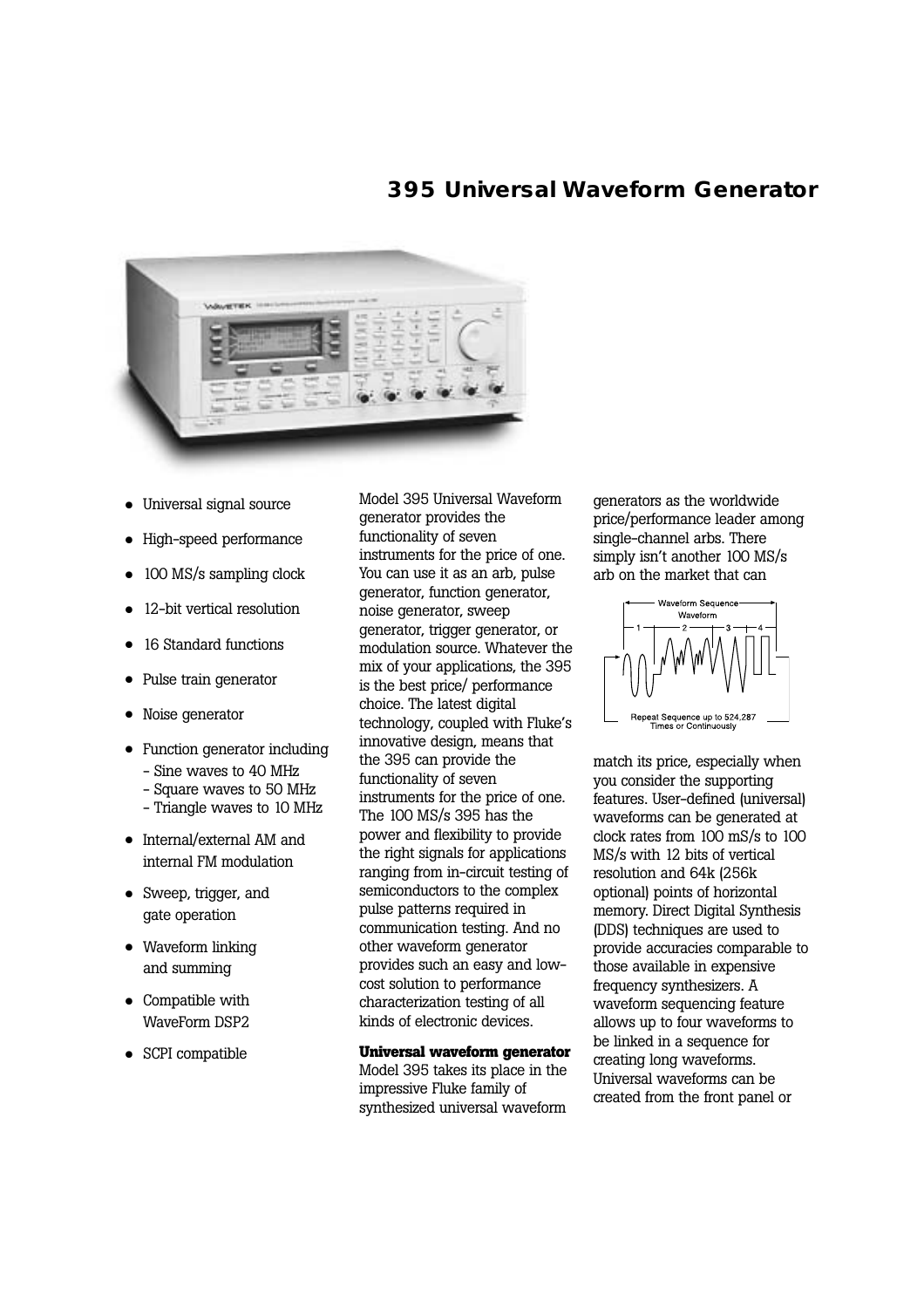remotely downloaded via the RS-232 interface (an RS-232 cable is included with the 395) or optional GPIB interface. The GPIB option includes direct DSO waveform transfer, which allows you to upload waveforms directly into the 395 that have been captured with any of 25 different digital storage oscilloscopes from a variety of vendors. Fluke also offers WaveForm DSP2, a software tool that makes waveform creation, modification, and downloading easy over either interface. These are the kinds of high-performance specifications that make the 395 the arb of choice for a variety of applications that require complex, nonstandard waveforms —from simulating power line disturbances such as drop out and spiked signals to providing complex signals for pressure sensors used in mechanical testing.



#### **Function generator**

With the introduction of the versatile and low-cost 395, there's no longer any reason to buy an ordinary function-only generator. The 395 generates 16 standard waveforms: square, sine, positive and negative ramps, pulse, pulse train, five different noise functions, triangle, positive and negative haversines, (sin x)/x,





Analog and digital noise







Comb function spectrum

and DC. And the performance specifications are first rate, providing square waves to 50 MHz, sine waves to 40 MHz, and triangles to 10 MHz, with synthesized accuracy and outputs up to 10 Vpp into 50Ω. Direct Digital Synthesis enables 10-digit frequency resolution for sine waves to 20 MHz and for most

other standard waveforms to 100 kHz. Waveforms can be output continuously or in triggered, gated, or swept modes for applications like simulating input signals to sensors. Other capabilities give you the flexibility of the very best function generators including frequency and amplitude modulation, and summing the 395's waveform with an external signal.

### **Noise generator**

The built-in noise generator is ideal for applications where precise noise is required, such as testing electronic engine module noise susceptibility in automobiles. Extensive noise generation capabilities are provided by 5 programmable noise functions: analog (white) noise, digital noise, comb function, signal-plus-noise, and signal-plus-comb. Other programmable features include sequence length for white and digital noise, bandwidths to 10 MHz for comb and white noise, bandwidths to 50 MHz for digital noise, and noise-to-signal ratios from 1% to 99%.

### **Pulse generator**

Model 395 has a built-in pulse generator that offers a greater degree of control over pulse shape and amplitude than many other pulse generators. Simple pulses up to 10 MHz can be generated. You can create complex pulse trains of up to 10 pulses with individually programmable rise time, fall time, width, level, and negative or positive delay (with respect to the sync pulse).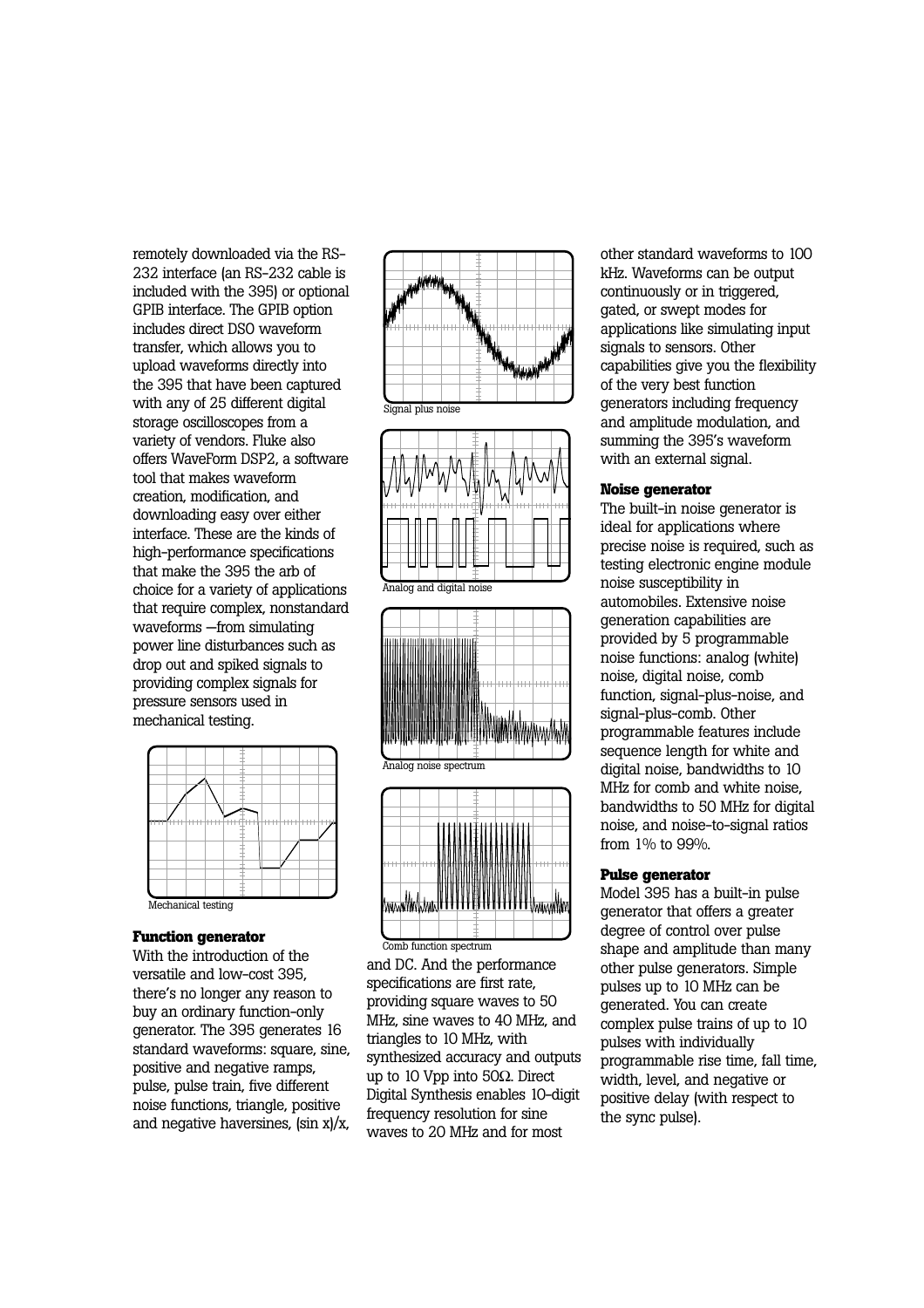This versatility makes the 395 suitable in pulse applications as diverse as measuring the baseband frequency response in a microwave system, measuring the real-time impedance of biological cells, and testing propagation delay in electronic circuits.



#### **Trigger generator**

Model 395 makes a great trigger generator for devices under test, whether you are using standard functions or user-defined waveforms. Burst count is programmable from 1 to 1,048,575 cycles. Gated mode provides continuous output of the waveform for the duration of the gating signal. Four different trigger sources are available for maximum versatility: internal trigger generator with programmable trigger period, external signal with programmable trigger level and slope, remote trigger command. and manual trigger key.

### **Sweep generator**

Use the 395 as a sweep generator for performance characterization and frequency response testing, such as testing amplifier response or rapid cycling of a mechanical servo. Standard or universal waveforms can be swept in one continuous range from 1 mHz to 20 MHz. Triggered and manual sweep operations also can be performed. Seven sweep modes, with linear and logarithmic sweep spacing, a TTL level sweep marker, and a ramp output give you the flexibility you need. There's even a pen lift function for use with chart recorders.



#### **Modulation source**

If you do communication or audio design and test, the 395 offers internally generated amplitude modulation and frequency modulation, as well as externally controlled amplitude modulation in two modes.

#### **Convenience and versatility**

Fluke designed the 395 for user convenience. The user screens are tailored to the particular jobs you want to perform, such as setting up a pulse generator or a noise function.

From any screen, you can access help screens that guide you in using the instrument's extensive capabilities. And you can store at least 10 instrument setups so you don't have to spend valuable time duplicating past effort.

Low cost of ownership is assured by the high reliability and ease

of calibration of the 395. Calibration is performed with covers on in less than 15 minutes, under front panel or remote control.

# **Speci**fi**cations**

Specifications apply within the specified environmental conditions after a 20 minute warm-up.

# **Amplitude**

**Range:**

10 mVpp to 10 Vpp into 50Ω. **Resolution:** 3.0 digits. **Accuracy:**  $25 \pm 10^{\circ}$  C:  $\pm$  (1% + 2 mVpp).

### **Offset**

**Range:**  $\pm$  5V into 50 $\Omega$ . **Resolution:** 3 digits. **Accuracy:**  $25 \pm 10^{\circ}$  C:  $\pm$  (1% + 20 mV).

### **Standard waveforms**

Sine, square, triangle, pulse, pulse trains, DC, positive/ negative ramp, positive/negative haversine, (sin x)/x, and five noise functions.

### **Frequency (sine and Haversine)**

**Range:** 1 µHz to 40 MHz. **Resolution:** (Resolution limited by 1 µHz.)

 $\leq$  20 MHz: 10 digits;  $\pm$  30 ppm.  $>$  20 MHz: 4 digits;  $\pm$  100 ppm.

## **Frequency (square)**

**Range:** 1 µHz to 50 MHz. **Resolution:**  $4 \text{ digits}$ ;  $\pm 100 \text{ ppm}$ .

### **Frequency (triangle)**

**Range:** 1 µHz to 10 MHz. Resolution:  $\leq$  100 kHz: 10 digits;  $\pm$  30 ppm.

 $>$  100 kHz: 4 digits;  $\pm$  100 ppm.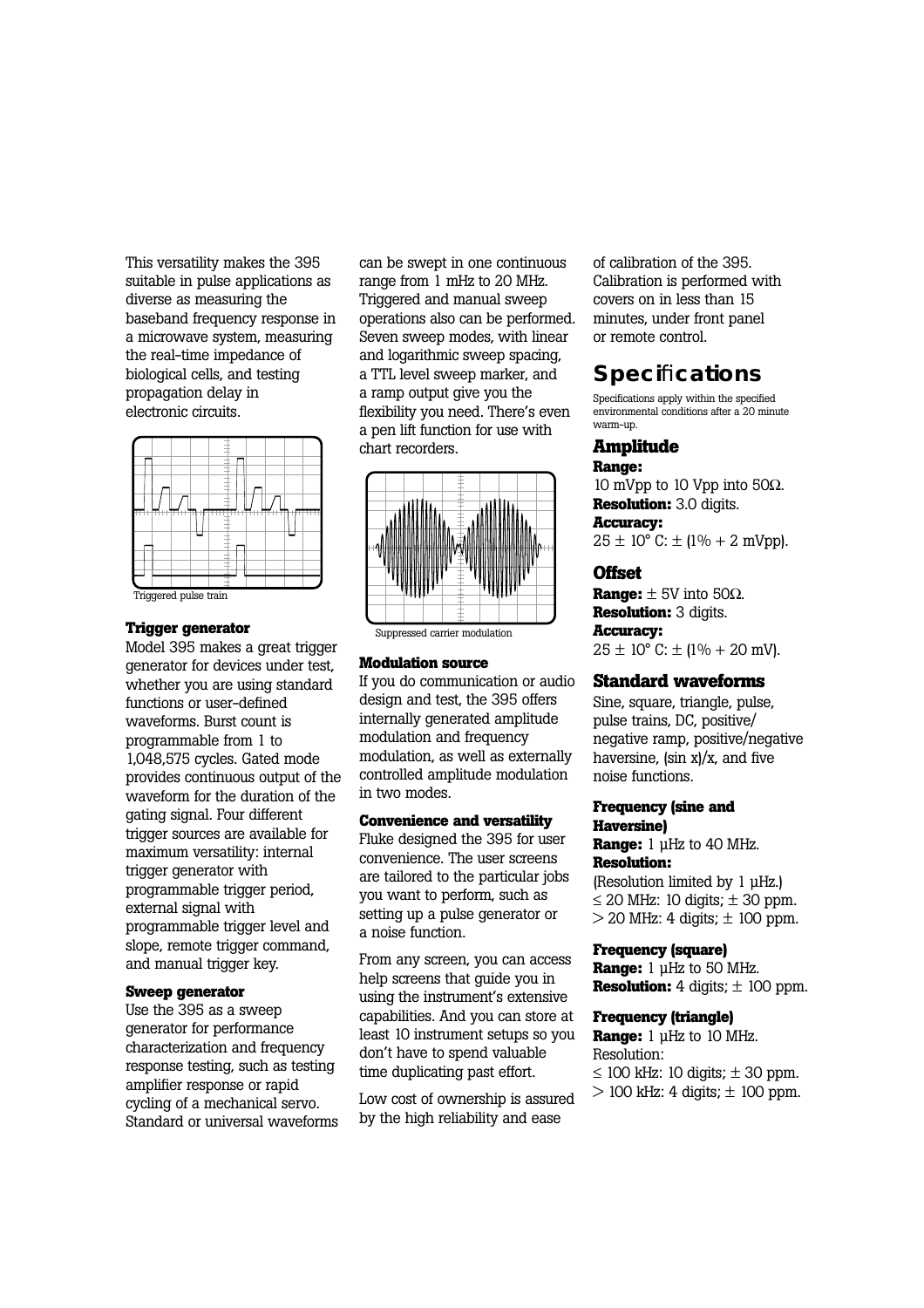### **Frequency (ramp)**

**Range:** 1 µHz to 2 MHz. Resolution:  $\leq$  100 kHz; 10 digits;  $\pm$  30 ppm.  $> 100$  kHz: 4 digits;  $\pm 100$  ppm.

## **Frequency (sin (x)/x)**

**Range:** 1 µHz to 1 MHz. **Resolution:**  $\leq$  100 kHz: 10 digits;  $\pm$  30 ppm.  $>$  100 kHz: 4 digits;  $\pm$  100 ppm.

# **Waveform quality Square transition time:** < 8 ns. **Square aberrations:**  $<$  (5% + 20 mV). **Sine distortion:**   $<$  100 kHz: 0.15% (-56 dBc).  $<$  5 MHz: No harmonic  $>$  -35 dBc.

### **Universal waveforms**

**Sampling frequency Range:** 100 mS/s to 100 MS/s. **Resolution:** 4 digits. **Accuracy:**  $\pm$  100 ppm. **Waveform memory size** 64k points; 256k points optional. **Minimum waveform size:** 10 points. **Vertical resolution:** 12 bits. **Output filters (selectable):** 20 MHz Elliptic (8 pole), 40 MHz

Elliptic (8 pole), 10 MHz Bessel (2 pole), no filter.

# **Waveform sequencing:**

Up to 4 waveforms can be linked. Each waveform can have a repeat (loop) count of up to 65,535 or run continuously, conditional upon an external trigger event (repeat until event true). Additionally, a sequence of waveforms can be repeated up to 524,287 times or run continuously.

# **Pulse waveforms**

Up to 10 pulses may be independently programmed in a pulse pattern. Parameters that can be independently programmed for each pulse are rise time, fall time, width, delay, and amplitude.

**For periods** ≤ **655 µs Range:** 100 ns to 655 µs. **Resolution:** 20 ns. **Accuracy:** ± 100 ppm. **Rise/fall:** Fixed: 8 ns. Variable: 50 ns to 500 µs. Resolution: 8 ns. Accuracy:  $\pm$  0.1%  $\pm$  5 ns  $\leq 8$  ns for fixed rise/fall). **Delay:** Range:  $-600$  to  $+600$  us. Resolution: 10 ns. Accuracy:  $\pm$  0.1%  $\pm$  5 ns. **Width:** Range: 10 ns to 655 µs.

Resolution: 10 ns. Accuracy:  $\pm$  0.1%  $\pm$  5 ns.

# **For periods > 655 µs**

**Range:** 655 µs to 10s. **Resolution:** 4 digits. **Accuracy:**  $\pm$  100 ppm. **Rise/fall:** 0.1% to 79% of period (or  $\leq$  8 ns). **Delay:** -99.9% to +99.9% of period. **Width:** 0.002% to 99.9% of period.

# **Noise**

# **White (analog) noise**

Uniform frequency distribution with programmable noise bandwidth. Noise BW Range: 10 mHz to 10 MHz. **Sequence length Standard:**  $2n - 1$ ,  $n = 6$  to 16.

# **Digital noise**

Provides a random 0,1 pattern with programmable sequence length. Clock Range: 10 mHz to 100 MHz. Sequence Length: Standard:  $2n - 1$ ,  $n = 6$  to 16. **Comb** Uniformly distributed frequency spectra within a well-defined

frequency band. Start/Stop Range: 1 Hz to 10 MHz. Number of Lobes: 3 to 256.

**Signal-Plus-Noise, Signal-Plus-comb**

Adds analog noise or comb to any standard or universal waveform with precise, controlled noise-to-signal ratio. N/S Ratio: 1% to 99% Vpp. Resolution: 1%.

# **Operational modes**

Continuous: The selected waveform is output continuously at the programmed frequency. Gated: The selected waveform is output continuously at the programmed frequency while the selected trigger signal is true. **Triggered:** Upon transition of the selected trigger from false to true, the number of cycles specified by the count is output at the specified frequency. Burst count is programmable from 1 to 1,048,575. (One to 524,287 for waveform sequence operation.) **Sweep:** Frequency sweep.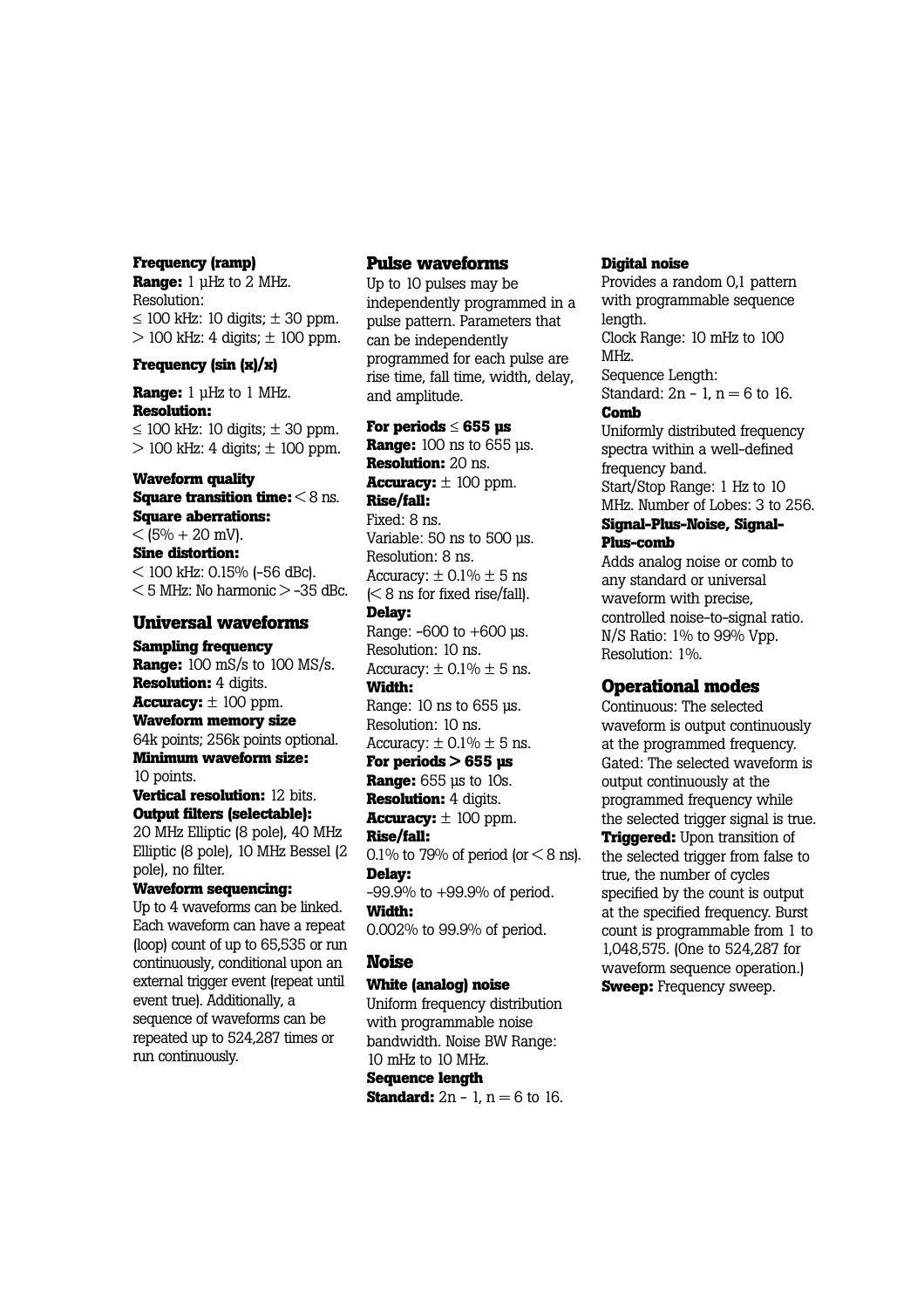# **Triggering**

Trigger sources: 4 trigger sources: External TRIG IN BNC. internal trigger generator, front panel manual trigger key, and remote trigger command. Trigger level: The trigger level at the TRIG IN BNC is programmable. Range:  $-10V$  to  $+10V$ . Trigger slope: Positive or negative. Internal trigger source Range: 200 ns to 1000s. **Resolution:** 100 ns limited by 6 digits.

### **Sync Output**

Sync output can be selected from among the following 7 sources: waveform sync, trigger signal, burst done, loop done, sweep marker, position marker, pen lift.

### **Modulation**

For both standard and universal waveforms.

# **Internal frequency modulation**

**Carrier signal source:** Sine wave. **Center frequency range:** 

0.01 Hz to 40 MHz. **Deviation frequency range:**

0.01 Hz to 40 MHz. **Note:** 

Center frequency plus deviation frequency must be 40 MHz.

**Modulating signal source:** Any waveform except noise, AM, FM, or pulse. Modulation frequency range: 0.01 Hz to 40 MHz.

# **Internal amplitude modulation modes**

**AM:** 0 to 200% modulation. **SCM:** 200% modulation.

**Carrier signal source:** Sine wave. **Carrier frequency range:** 

0.01 Hz to 40 MHz. **Modulating signal source:**

Any waveform except noise, AM, FM, or pulse.

**Modulation frequency range:**  0.01 Hz to 40 MHz.

### **External amplitude modulation Normal AM:**

0 to 100% modulation. **Suppressed carrier modulation (SCM):** ± 100% modulation. **Signal summing**  External signals can be summed directly to the 395 output through the SUM IN BNC. **Sweep**  Standard and universal waveforms can be swept. **Sweep start/stop Range:** 1 mHz to 20 MHz.

Resolution: 4 digits limited by 1 mHz.

**Sweep time Range:** 30 ms to 1000s.

**Resolution:** 1 ms. **Sweep types:** Sweep off, continuous, continuous with reverse, triggered, triggered with reverse, triggered with hold, triggered with hold and reverse, and manual.

**Sweep spacing:** Linear and logarithmic.

# **Outputs**

**Reference output (50**Ω**)** TTL level into open circuit:  $> 1.2$  Vpp.

**Main output (50**Ω**)** Output may be selected on or off. **AM input (2.5 k**Ω**):** ± 2.5V. **Sweep output (1 k**Ω**):** 0 to 10V ramp proportional to completion of sweep.

**Sync output (50**Ω**) Low level:**  $< 0.4V$  into 50 $\Omega$ . **High level:**  $> 2.0V$  into 50 $\Omega$ . **Rise/fall time:** < 7 ns.

### **Inputs**

**Trigger input (2 k**Ω**) Level:**  $\pm$  10V (programmable). **Maximum frequency:** 10 MHz.

## **Sum input (600**Ω **)**

**Level:**  $\pm$  5 Vpp max. **Bandwidth:** > 30 MHz. **Protection:** Over-voltage to  $\pm$  10V.

**Reference input (5 k**Ω**) Level:** 1 Vpp minimum, 10 Vpp maximum; 50 Vdc maximum. **Frequency:** 10 MHz  $\pm$  5%.

# **General**

**Remote operation** RS-232 interface is standard. IEEE-488.2 (SCPI compatible) GPIB interface is optional.

# **Environment**

Designed to MIL-T-28800C class 5. **Temperature range:** Operates from 0° to +50°C: -20° to +70°C for storage. **Dimensions:** 35.6 cm (14.00 in)

wide, 13.3 cm (5.22 in) high, and 39.4 cm (15.5 in) deep.